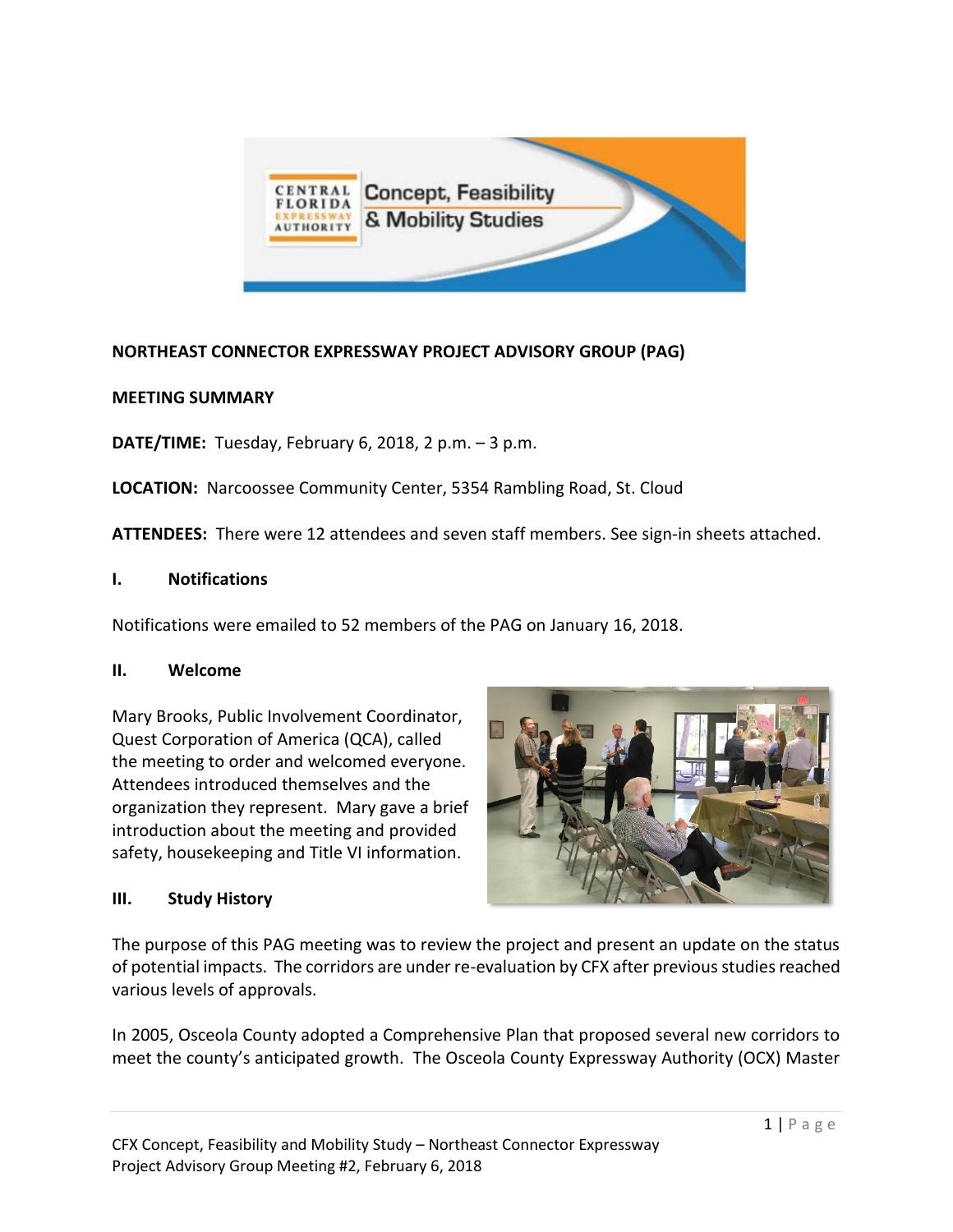Plan 2040 was finalized in 2013, defining the county's expressway needs and providing a program of projects to implement the plan.

In September 2016, an inter-local agreement was approved, transferring the lead for developing



the remainder of the OCX 2040 Master Plan to CFX. CFX then incorporated the OCX Master Plan segments into its Master Plan.

In March 2017, the CFX Board approved consultant contracts to conduct Concept, Feasibility and Mobility Studies, which commenced in April 2017.

### **IV. Study Corridor Overview**

The four corridors under study include:

- Poinciana Parkway Extension / I-4 Connector (13 miles);
- Southport Connector Expressway (13 miles);
- Northeast Connector Expressway (25 miles); and
- Osceola Parkway Extension (9 miles)

The corridors are primarily in Osceola County, but there are small portions that extend into Orange and Polk counties. The studies encompass approximately 60 total miles of roadway (mileage broken down above).

### **V. Project Goals**

The overall goals of the study corridor are to improve roadway connections, promote regional connectivity, provide additional traffic capacity, reduce congestion, and incorporate transit options.

Input from both the Environmental Advisory Group (EAG) and Project Advisory Group (PAG) fed into development of purpose and need.

#### **VI. Study Methodology & Schedule**

The study looked at previous work with a "fresh look" and prepared an assessment of potential impacts. Traffic study information is now available to share with you. If the corridor is found to be feasible, the next step would be the Project Development and Environment (PD&E) stage.

As shown on the schedule, the blue line represents where we are today. This is the advisory group stage. In a couple of weeks, we will have public meetings.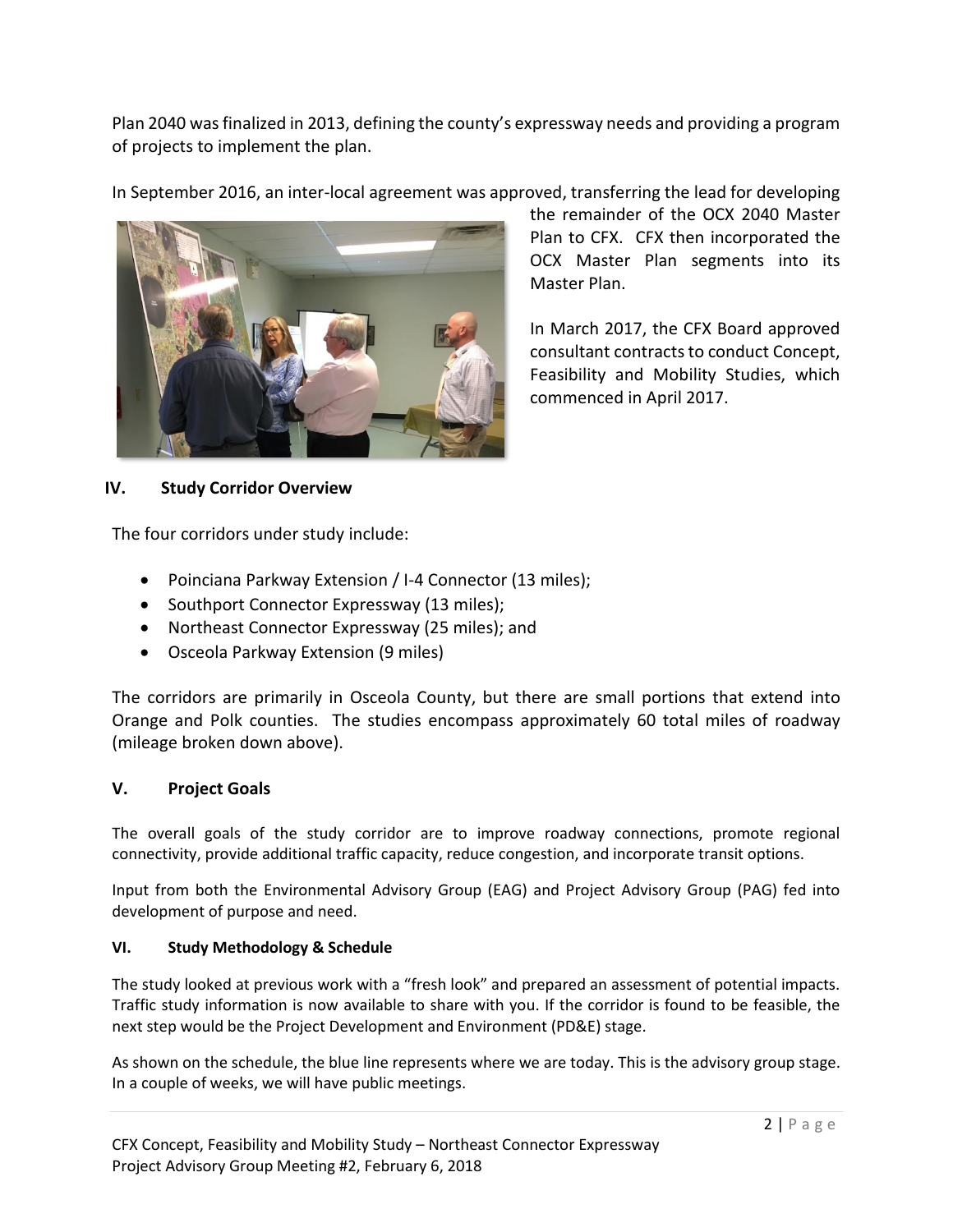#### **VII. Public Involvement**

A series of public meetings were held last fall and are coming up again on February 13, 15, and 21. Presentations, to the Polk County Board of Commissioners, Osceola County Expressway Authority, and the Central Florida Expressway Authority were held in 2017 and additional presentations will be scheduled in the future. Summaries from these meetings are available on the following website:

<https://www.cfxway.com/agency-information/plans-studies/project-studies/public-involvement/>

Mary Brooks, Quest, concluded her portion of the presentation and turned it over to Alex Hull, Inwood Project Manager.

# **VIII. Project Background**

Alex Hull of Inwood reviewed the project background. The study team reviewed several previous studies. Wilbur, Smith and Associates (WSA) in 2008 looked at a major beltway around Osceola



County, which became the launch pad for the OCX master plan. The Lake Gentry area was concerned about the north side corridors gaining preference. So the study developed an alignment south of Lake Gentry and east of Alligator Lake.

Kimley-Horn & Associates (KHA) studied those alignments; both were deemed viable. Vanasse, Hagen, Brustlin (VHB) did an additional study centered around the Harmony west development. Findings from

these studies were used as a beginning point for the current evaluations.

### **IX. Current Study Area**

OCX narrowed the corridor and looked outside of the master plan corridor as well.

#### **X. Corridor Alternatives**

Alex Hull noted when they began the study, they performed a GIS analysis. This looked at areas where there were fewer impacts as a way to weave the golden thread through the terrain. They started drawing lines through the areas that made most sense.

The red alternative is a tweaking of the original study done in 2008. The cyan/yellow alternative is sort of what the KHA and Lake Gentry folks came up with.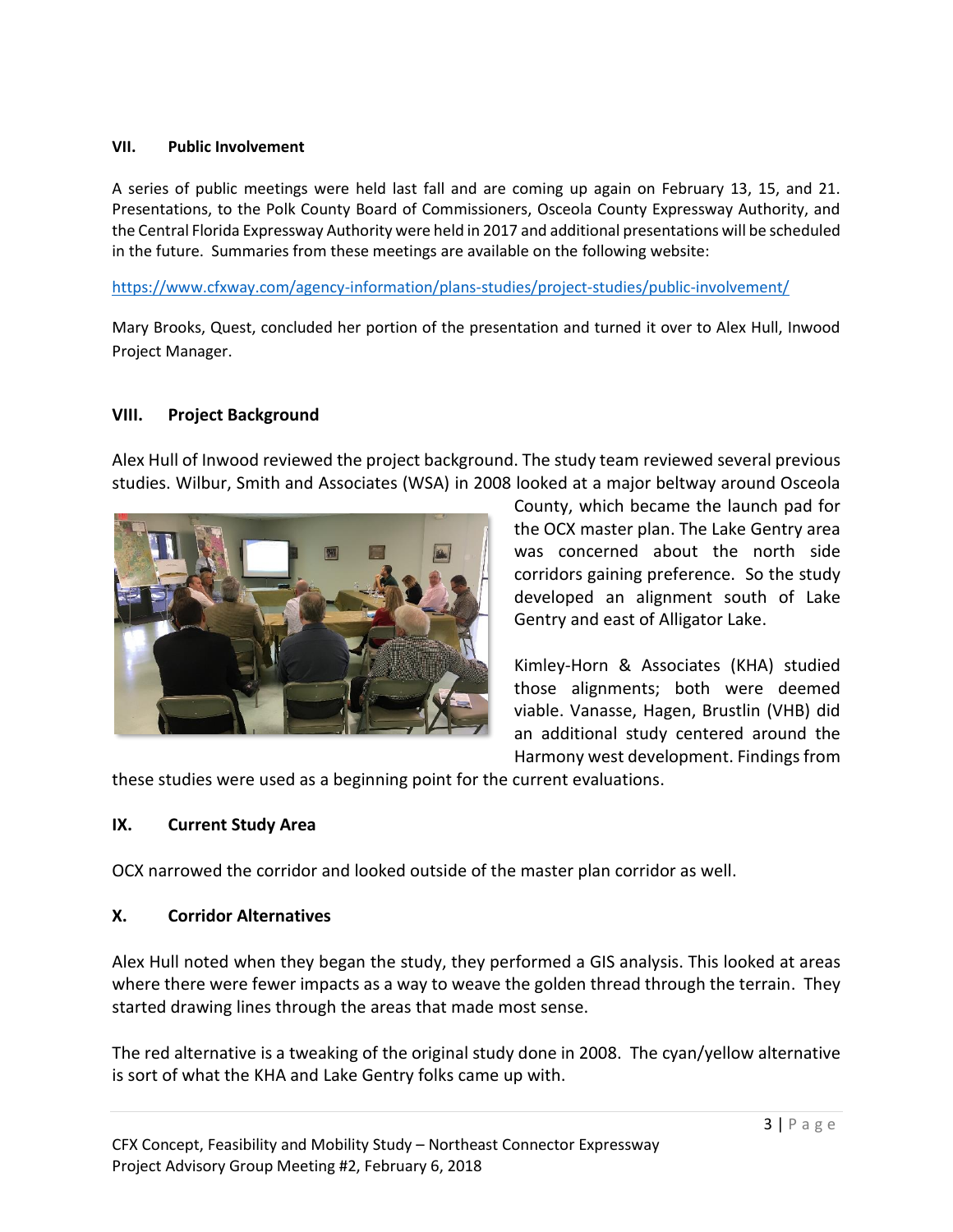The blue/brown corridor was derived from meetings with stakeholders and was an alternative to alignments that had more impacts to land use development and residents.



The various alternatives and community feedback were discussed. Alex Hull noted the Harmony community wanted it moved far away. Alligator Lake asked to move any alternatives far away as well.

### **XI. Environmental Constraints**

The environmental impacts were evaluated for each alignment, including impacts to wetland areas and endangered / protected species.

The western alignments have a higher social impact and highest traffic projections. The blue alignment has the lowest social impacts on the community. However, it has higher costs because it's a longer alignment and impacts more environmentally sensitive areas. The blue alignment also has the lowest traffic projections. There are pros and cons with all the alternatives.

# **XII. Typical Sections**

The roadway is going to look like SR 417. It would be a four-lane roadway within about a 300-

plus foot envelope. The interchanges would be at key locations: Florida's Turnpike, Canoe Creek Road, Deer Run, US 441, Jack Brack Road, Hickory Tree Road, US 192 and Nova Road.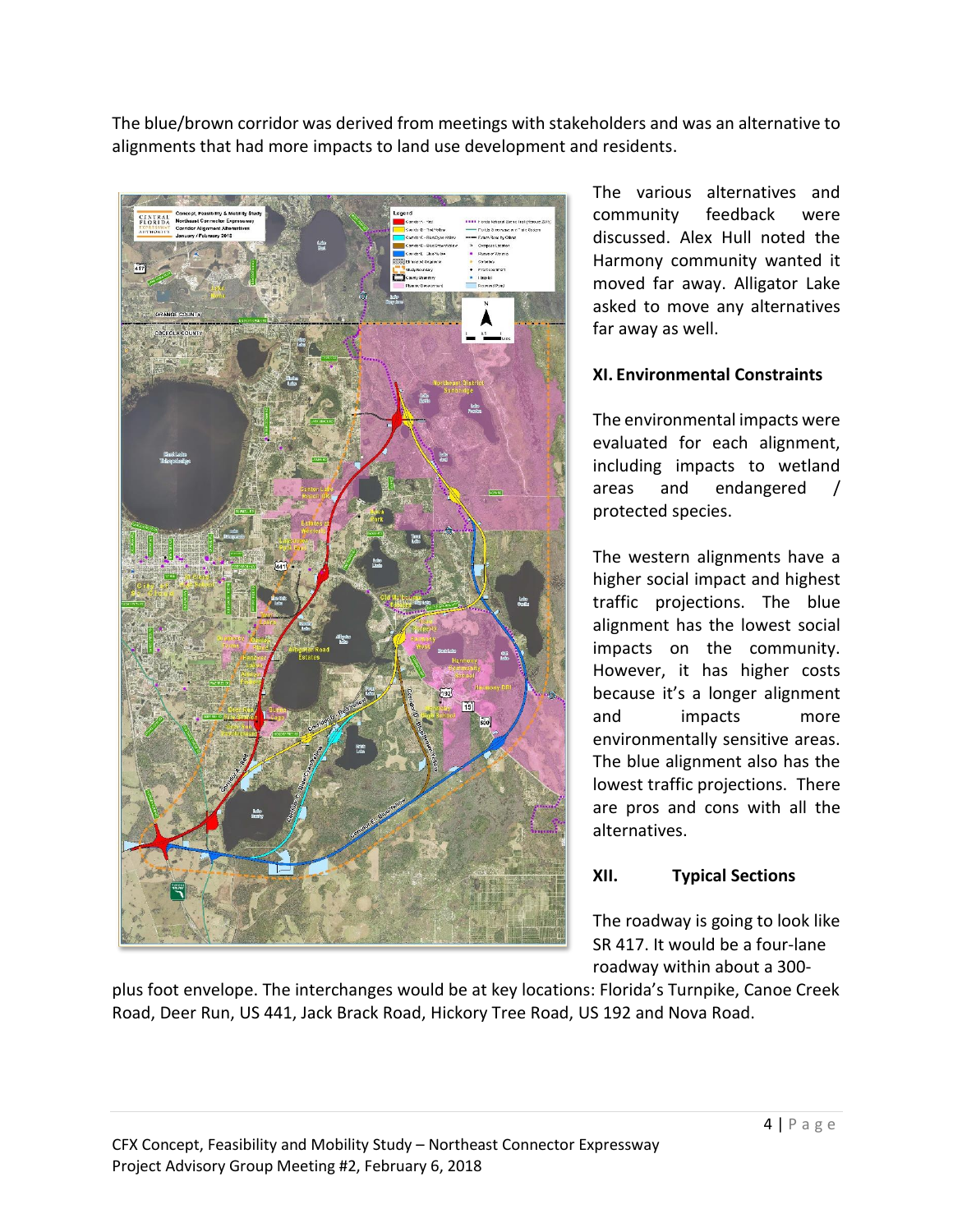#### **XIII. Evaluation Matrix**

A summary matrix was on display. The matrix included impacts associated with each alignment alternative. The different criteria are color-coded relative to each other. In terms of potential impacts, red means higher, yellow is medium, and green would be lower. Determining viability includes looking at traffic projections and projected toll revenues.



This concluded Mr. Hull's presentation.

#### **XIV. Questions & Discussion**

Mary Brooks of Quest opened the meeting up for questions and comments.

#### **Deb Johnson, Alligator Lake Chain Homeowners Alliance:**

- Asked if they would get copies of PowerPoint presentation.
- Mary Brooks, Quest: The presentation will be sent to all attendees and posted on the study webpage.

#### **Alex Hull, Inwood:**

• Asked which alignment the group liked best?

#### **Nick Shoopman, Sun Terra/Harmony:**

• Stated not the yellow alignment. He thought the blue made the most sense.

#### **Deb Johnson, Alligator Lake Chain Homeowners Alliance:**

- What are the next steps in the process?
- Alex Hull, Inwood: Stated the next steps were:
	- o Public meetings in February
	- o Finalizing the reports
	- o Presenting to the CFX Board on March 8, 2018
	- $\circ$  He noted no recommendation was being made regarding any of the alternatives
	- o The study results will be presented and the Board will make a decision on all of the studies, whether they move forward or not to a PD&E study
	- $\circ$  The question now is, are there alternatives that are viable in these studies that can move forward to the next study? You have to consider cost and tolls. If it goes to a PD&E study, then you would take a more detailed look. Alternatives would be refined and tweaked. Then you'd see what can be moved to the design phase.
	- o Some may go forward, some may not. The Board decides.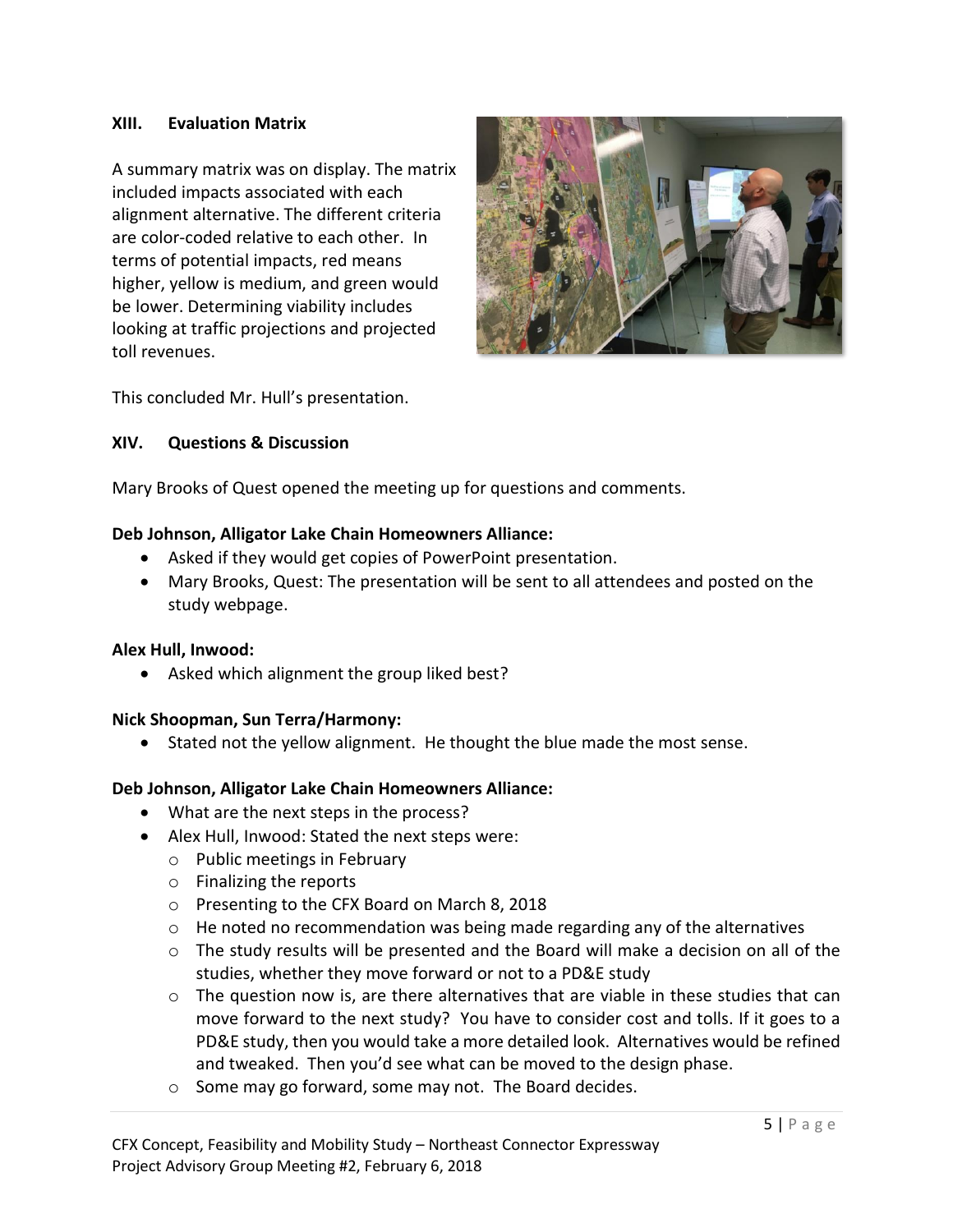#### **Mary Brooks, Quest:**

• Even if a corridor moves forward, you're looking at six to eight years before construction starts.

### **Deb Johnson, Alligator Lake Chain Homeowners Alliance:**

- There is an Issue doing other business during this long process.
- Alex Hull, Inwood: It is a long process. We have to look at alternatives and we cannot predispose or jump to conclusions. We have to follow the process.



### **Patricia Loy, Titan Properties:**

- What's the timeline?
- Alex Hull, Inwood: The feasibility study is wrapping up this spring. You'd be looking at another two years to do the PD&E study. The design phase is two to three years, and the acquisition phase is another two to three years. Then construction would start.
- Loy: So the final alignment is three to four years away?
- Alex Hull, Inwood: Some alignments may be eliminated by the CFX board. Viable alignments

may move forward into a PD&E study if recommended by the CFX Board.

### **Brian Stanger, FDOT District 5:**

- The red line is more attractive for tolling. Is a study being done?
- Alex Hull, Inwood: CDM Smith is doing the study on traffic and tolls.

### **Kurt Garber, Fishback Law Firm representing the Dymmek Family:**

- Do all segments go before the Board on March 8 or just the Northeast Connector?
- Alex Hull, Inwood: All four.

### **Mary Brooks, Quest:**

• Other thoughts?

### **Don Whyte, Deseret Ranches:**

- Polk County Expressway started and is being done by phasing. Is that an option for this project?
- Jonathan Williamson, CFX/Dewberry: There is internal discussion within CFX on how to move forward with large-scale projects. We may do two lanes to generate toll money, and then see if traffic increases and then widen to six lanes.
- The benefits from these facilities, I would imagine there would be impacts on local roads. Will these roads help congestion on Narcoossee?